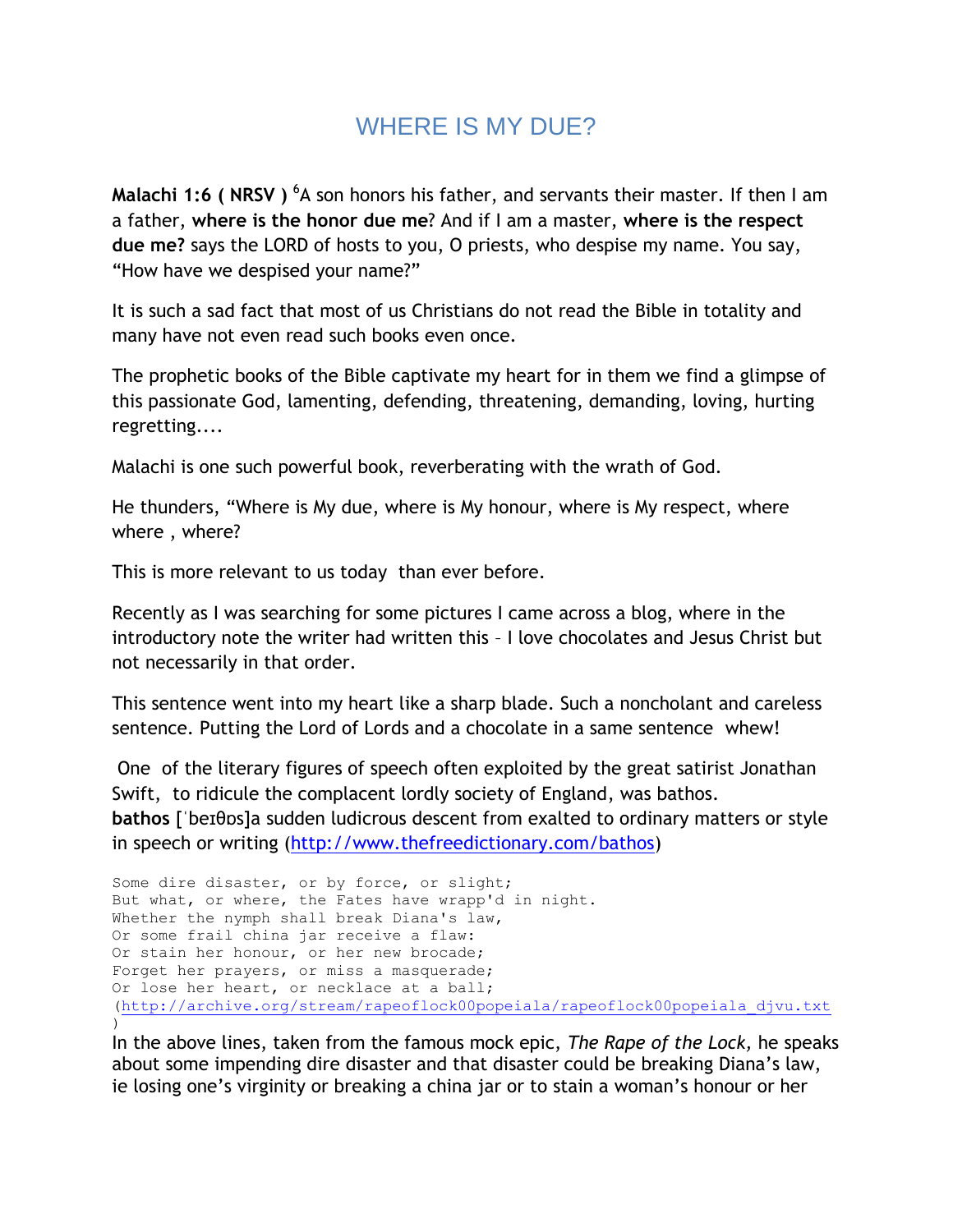dress. Putting both together in the same vein he highlights the frivolity of a courtly society where honour for them is like breaking a jar.

Even in today's society the boundaries between the sacred and the silly has become so blurred.

A Holy God is often addressed as a dude next door. Loving him is kind of equated to a chocolate.

What is wrong with us? Why do we take this Great God so lightly?

It is precisely because we take God for granted, that we sin quite easily.

Go back and read the book of Malachi, fully.

God is almost shaking His fist and asking of His people, "How dare you treat me like this?"

See His list of accusations :

you offer polluted food (corrupt money) on my altar 1,7 ;

by offering blind animals for sacrifice.1,8

ministering in My house for money. 1,10

married the daughter of a foreign God 2,11

faithless to your wife, when I had been witness to your marriage, 2,14.

Today there is more blatant sinning inside the house of God than elsewhere. Please note that this chapter one has the heading, *Corruption of the Priesthood* in NRSV Bible.

It is quite true. There is so much of misappropriation of funds in God's name. There is so much of adultery , extra marital relationships inside the house of God. And the consecrated ones commit all these sins with impunity.

Sin is not reproached in Church these days. Some worship leaders live in secret sin, yet singing great songs, thinking somehow God has to feel happy about their songs and God has to come and dwell in their song of praise.

Do not deceive yourself. It is an abomination to God.

The Holy God will avenge His Holy Name.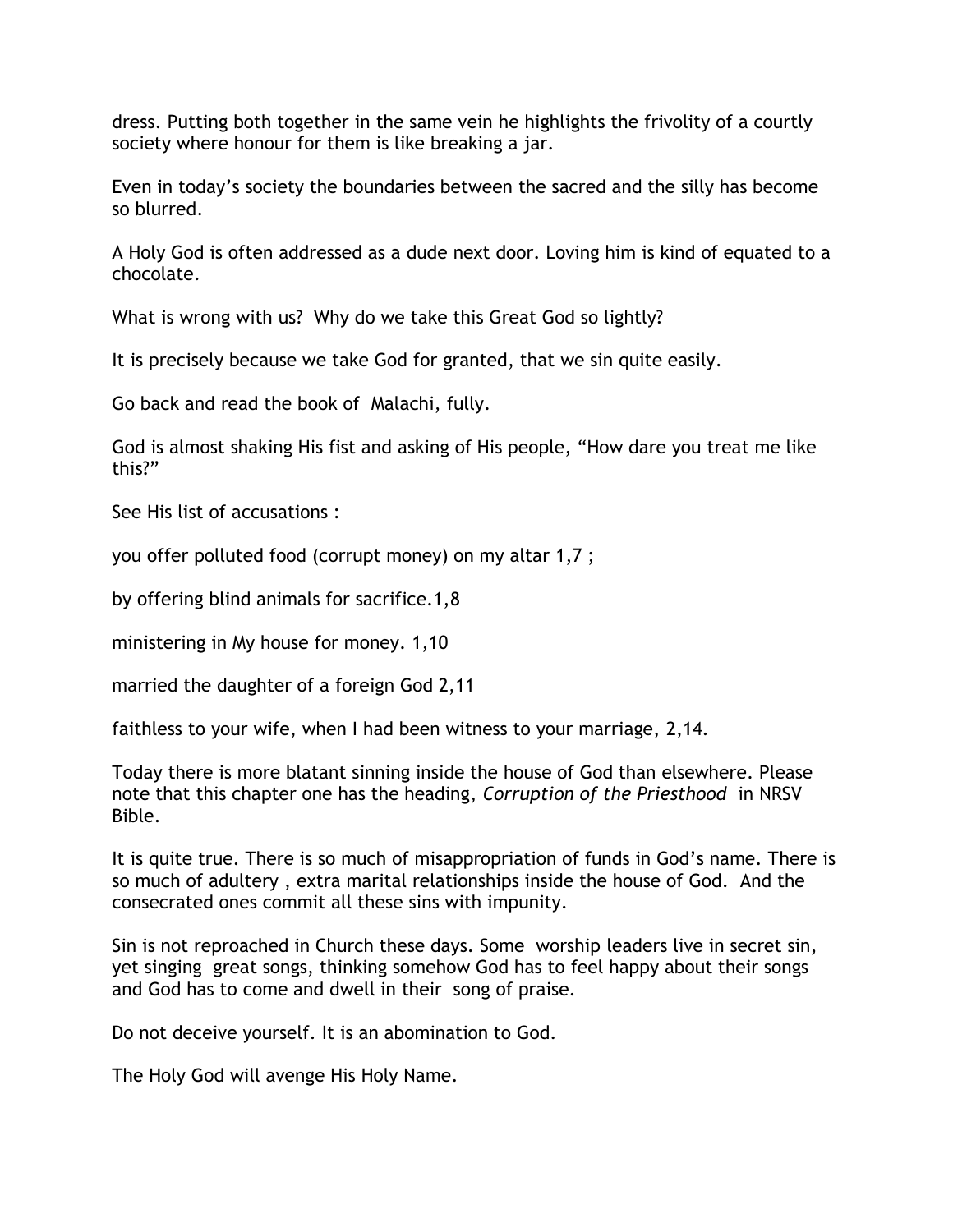For from the rising of the sun to its setting my name is great among the nations, and in every place incense is offered to my name, and a pure offering; for my name is great among the nations, says the LORD of hosts.  $^{12}$ But you profane it when you say that the Lord's table is polluted, and the food for it<sup> $\epsilon$ </sup> may be despised.

The Lord hates adultery. Marriage is totally God's idea. He started it and He nurtured it. One man- One woman = children.

That is why today satan works so much against this concept of family instituted by God.

That is why we have so many alternate concepts : instead of husband and wife, today it's just a partner or a boyfriend or a lover or a one night date or a family of two men, two women. Anything is ok, but only the traditional marriage covenanted by God has become suffocating for modern masses. Pity.

Return to the Lord and He will turn to you.

That is why God declares that he hates divorce.

<sup>14</sup>You ask, "Why does he not?" Because the LORD was a witness between you and the wife of your youth, to whom you have been faithless, though she is your companion and your wife by covenant. <sup>15</sup>Did not one God make her?<sup>⊆</sup> Both flesh and spirit are his.<sup>[£](qv://steplinkto1%200000037968/)</sup> And what does the one God<sup>£</sup> desire? Godly offspring. So look to yourselves, and do not let anyone be faithless to the wife of his youth. **<sup>16</sup>FOR I HATE[£](qv://steplinkto1%200000037969/) DIVORCE,** says the LORD, the God of Israel, and covering one's garment with violence, says the LORD of hosts. So take heed to yourselves and do not be faithless.

The common denominator in relationships is faithfulness, loyalty. If there is no faithfulness in marriage then the covenant is breached. The same applies for our relationship to God. Most of us are in such breached relationships with God and the pity of it is that we are not aware that we have broken the trust.

That is why this Holy God is so passionately angry against Christians who live such decrepit lives, yet boast of this Holy God as their God.

Are we giving God His due?

Do we worship Him in Holiness?

Do we take His grace too much for granted?

More than what we do for the Kingdom, God is more concerned about whether our soul becomes more like Jesus every passing day.